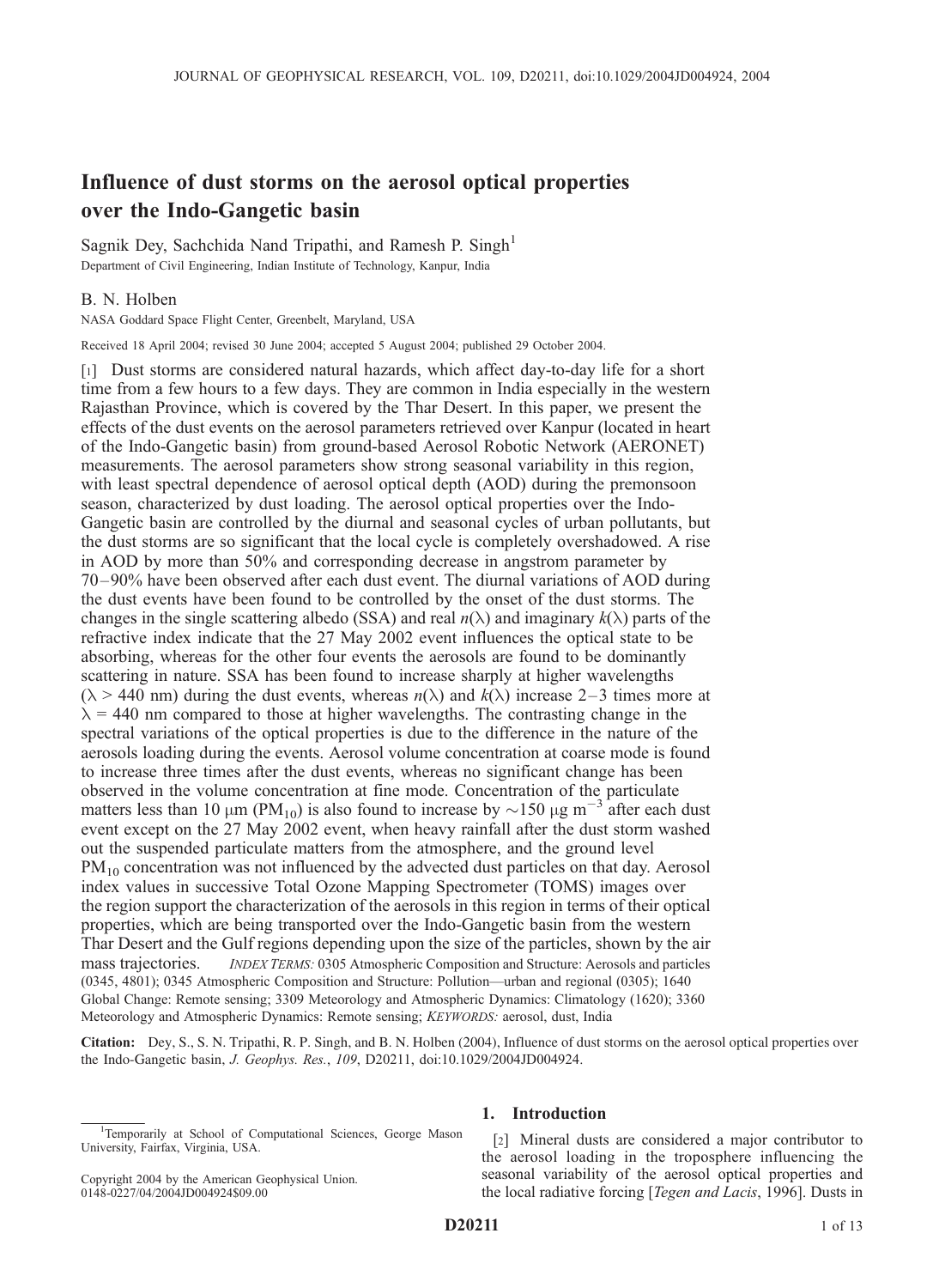the atmosphere have terrestrial sources and represent an important process of land-atmosphere interaction [Tegen et al., 1996]. Dust storms have considerable impacts on climate variability, nutrient dynamics and biogeochemical cycles of oceans, soil characteristics, and ambient air quality. Numerous studies using satellite and surface observations [Husar et al., 1997, 2001; Prospero, 1999; Prospero et al., 2002; Washington et al., 2003] have shown that the global sources of the atmospheric dusts are the arid and semiarid desert regions contributing to the long-range transport of dust particles lifted by strong surface winds  $($ >5 m s<sup>-1</sup> $).$ 

[3] The Thar Desert centered in western India and eastern Pakistan is the primary potential source of dusts in the Indian subcontinent [Pease et al., 1998; Léon and Legrand, 2003; Washington et al., 2003]. During the premonsoon period, dust storms are often experienced in different parts of the Indo-Gangetic basin [Middleton, 1986a]. Frequency of the dust storms in northern and northwestern India is maximum during the premonsoon season, when dusts are transported by southwesterly summer winds from the western Thar Desert [Sikka, 1997]. During the winter, dusts are transported to the Arabian Sea (some examples of dust transport over the area during the premonsoon season can be observed through satellite images at http://visibleearth. nasa.gov/Sensors/Terra/MODIS.html). High dust loading in the Gangetic basin during the premonsoon season has been established by remote sensing data [*Prospero et al.*, 2002; Washington et al., 2003]. These dust storms apparently deposited silty materials in the downwind directions, as observed on the quartzite ridges in the Delhi area [Tripathi and Rajamani, 1999]. The wind also carries heavy metals to the Indo-Gangetic basin during the summer season [Yadav and Rajamani, 2003] along with the dusts, causing severe air pollution and degradation in the visibility.

[4] The aerosol optical properties affect the local radiative forcing, which is the most uncertain component of the Earth-atmosphere system [Hansen et al., 1997; Satheesh et al., 1999]. The mineral aerosols having very large surface area strongly absorb the shortwave solar radiation [Dickerson et al., 1997] and cause photolysis rate reduction inhibiting the ozone production [Bonasoni et al., 2004]. They also influence the balance of atmospheric trace gases and ozone [Prospero et al., 1995; Dickerson et al., 1997].

[5] The Indo-Gangetic basin is dominated by the urban/ industrial aerosols [Guttikunda et al., 2003; Sharma et al., 2003; Monkkonen et al., 2004], which demonstrate significant seasonal variability based on the complex combination of anthropogenic factors mixed with the contribution from the natural sources, particularly in the premonsoon and monsoon seasons. Before the onset of the monsoon, relative humidity varies in a wide range (dry in northern India and humid in the eastern part) with a considerable heat wave running across the region. The growing urbanization and economic growth in the Indo-Gangetic basin result in significant increase in the air pollution [Guttikunda et al., 2003] in the region. Measurements by the Central Pollution Control Board (CPCB) of India have shown that the concentration of particulate matter of diameter  $\leq 10 \mu m$ (PM<sub>10</sub>) is above the critical level (>150  $\mu$ g m<sup>-3</sup>) in many big industrial cities of the Indo-Gangetic basin like Kanpur,

Delhi, and Kolkata [Mitra and Sharma, 2002]. A study by Sharma et al. [2003] has shown that the high  $PM_{10}$ concentration provides an opportunity for  $SO<sub>4</sub>$  formation on the particulate surface, leading to very high concentration of sulfate aerosols in the atmosphere, which is the case in the Indo-Gangetic basin. It is interesting to study how the naturally transported dusts modify the optical properties in this region. Moreover, dust particles are nonspherical, which affect the accuracy of the retrieval of the aerosol optical properties [Mishchenko et al., 1995] during the premonsoon season. The dusts transported to the Indo-Gangetic basin every year during summer season affect the ambient air quality of the region. Though the dust storms in the Indian subcontinent received some attention [Joseph, 1982; Middleton, 1986b; Negi et al., 1996] in the past, their effect on the aerosol optical properties in the region has not been studied with a continuous data set.

[6] In the present study, we present the analyses of optical properties of the aerosols during 1 May to 16 May 2001 and 18 May to 31 May 2002. During this period, five intense dust events are observed on 8 and 9 May in 2001 and 19, 20, and 27 May in 2002. Analyses for the dust storms in May 2003 have not been included as level 2.0 data of the aerosol optical and microphysical properties are not available during this time period. The dust storms show significant impact on the aerosol optical properties in the region.

# 2. Instrumentation and Data

[7] Aerosol optical properties over Kanpur are being monitored continuously as of January 2001 by CIMEL sky radiometer, deployed on the campus of the Indian Institute of Technology (IIT), Kanpur, India (80°20'E, 26°26'N and 142 m altitude from mean sea level), as a part of the Aerosol Robotic Network (AERONET) program under the collaboration with NASA and IIT Kanpur. Kanpur is chosen as a representative site of the Indo-Gangetic basin, as it is situated in the central part of the basin. The CIMEL radiometer is located on top of a roof with no obstructions to the Sun above  $10^{\circ}$  elevation; it takes measurements of the direct Sun and diffuse sky radiance with  $1.2^{\circ}$  full field of view within the spectral range 340– 1020 nm [Holben et al., 1998]. The direct Sun measurements are made at eight spectral channels (340, 380, 440, 500, 670, 870, 940, and 1020 nm) with triplet observations per wavelength and sky radiance measurements at four spectral channels (440, 670, 870, and 1020 nm). Water vapor content in the atmosphere is retrieved from the direct measurements at the 940-nm channel, and aerosol optical depth (AOD) data are retrieved at the remaining seven channels. Two basic sky radiance observation modes, almucantar and principle plane, are used to retrieve the size distribution, single scattering albedo (SSA), and refractive indices of the aerosols [Holben et al., 1998].

[8] The uncertainty in calculation of AOD under cloudfree conditions is  $\leq \pm 0.01$  for  $\lambda > 440$  nm and  $\leq \pm 0.02$  for shorter wavelengths,  $\pm 10\%$  for retrieval of cloud water vapor, and is  $\leq \pm 5\%$  for the sky radiance measurements. The Sun and sky radiance measurements yield two types of errors, systematic and random [*Dubovik et al.*, 2000]. These errors depend on the nature of the aerosols. Even in the socalled error-free conditions (neither systematic nor random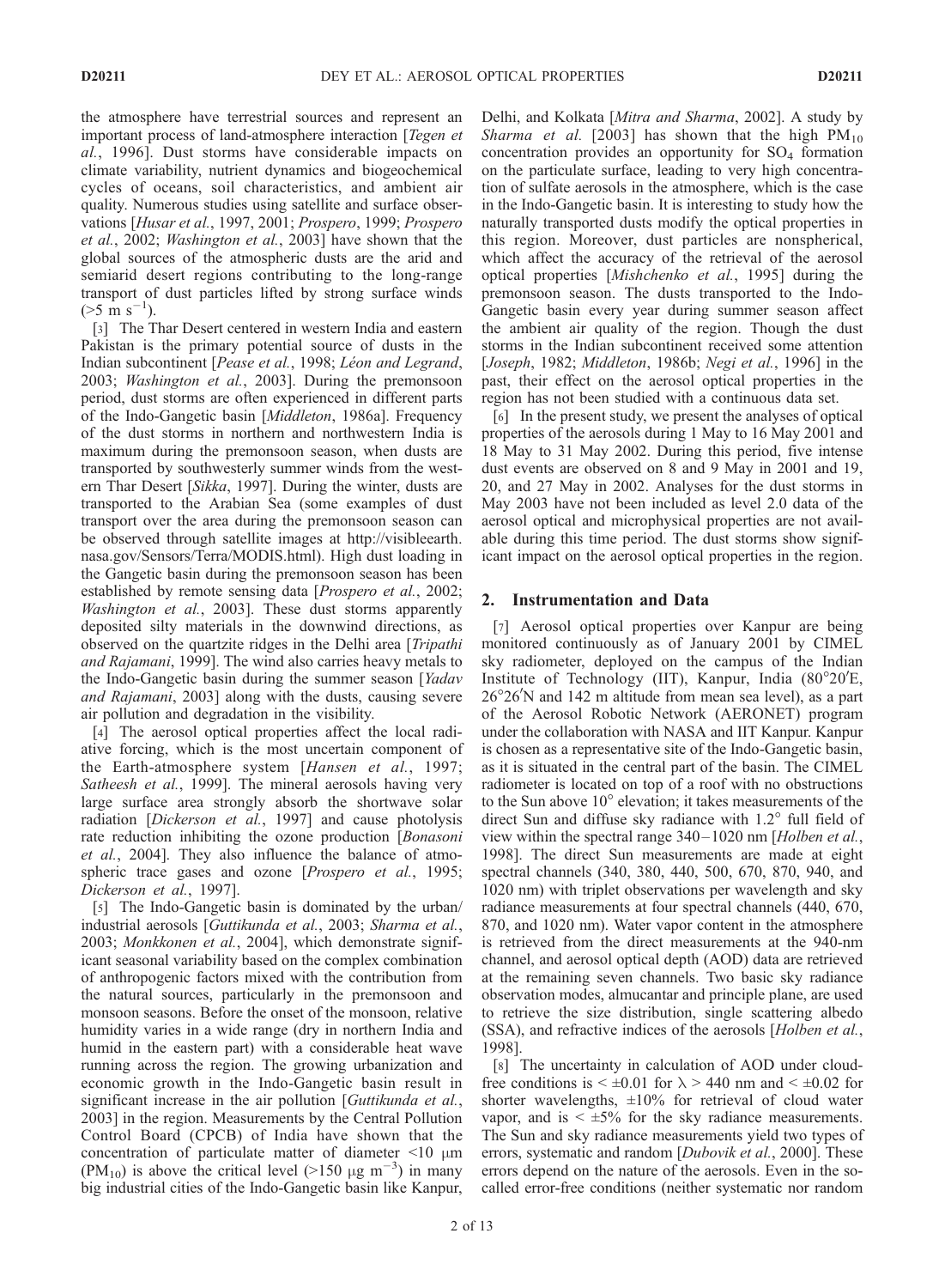errors are specifically introduced in the forward simulations or in the inversion algorithms), some minor errors exist, which can be considered relative errors with standard deviation  $\langle 1\%$  for all three water-soluble, dust and biomass-burning aerosol models [Dubovik et al., 2000]. It is notable that errors are significant only for both fine (particle radius  $R < 0.1$  µm) and coarse  $(R > 7$  µm) sizes. The tendency of increasing errors in retrieval of optical properties with the decrease in optical depth is higher in the case of refractive index and SSA than for the case of volume size distribution [*Dubovik et al.*, 2000]. The detailed analyses of the retrieval accuracy for different kinds of aerosols from the Sun and sky radiance measurements by the CIMEL sky radiometer have been discussed by *Dubovik et al.* [2000]. The AOD data are provided in three categories, cloud contaminated (level 1.0), cloud screened (level 1.5), following the methodology described by Smirnov et al. [2000], and quality assured (level 2.0). Level 2.0 data have been used for this study. The aerosol optical properties have been retrieved using nonspherical particle models of Mishchenko et al. [1997] for better understanding on the effects of the dust events on the regional aerosol optical properties.

[9]  $PM_{10}$  concentration data are available from CPCB (http://cpcb.nic.in). Daily  $PM_{10}$  concentration is measured over 295 locations in India under the National Ambient Air Quality Monitoring program (NAAQM) through a highvolume sampler. Under the NAAQM program, four air pollutants ( $PM_{10}$ , suspended particulate matter,  $SO_2$ , and  $NO<sub>x</sub>$ ) are routinely monitored at all stations. The  $PM<sub>10</sub>$  data considered close to the IITK AERONET site are within <10 km, which is routinely monitored by the CPCB. The location is within an urban area, influenced by local transportation.

[10] The PM<sub>10</sub> data are collected following the protocols developed under NAAQM. Air is drawn through a sizeselective inlet and a  $20.3 \times 25.4$  cm filter at a flow rate of about  $1000$  L min<sup>-1</sup>. Particles with aerodynamic diameter less than the cut-off point of the inlet are collected by the filter. The mass of these particles is determined by the difference in filter weights prior to and after sampling. The concentration of  $PM_{10}$ , in the designated size range, is calculated by dividing the weight gain of the filter by the volume of air sampled. For a 24-hour sample duration at about average  $1000 \text{ L min}^{-1}$ , the lowest detection limit is determined by the reproducibility of the filter weight difference which shows a standard deviation  $(\sigma)$  of approximately  $\pm 2$  mg. The three- $\sigma$  detection limit is approximately 3.5  $\mu$ g m<sup>-3</sup>. The three- $\sigma$  lower quantifiable limit depends on the filter used and may be even 5  $\mu$ g m<sup>-3</sup>. For 24-hour sample duration at about 1000 L min<sup> $=$ 1</sup> the upper quantifiable limit is 1000  $\mu$ g m<sup>-3</sup>. However, the exact value depends on the nature of the aerosol being sampled; very small particles will clog the filter at a relatively low mass loading, while larger particles will bounce off during sample transport at high concentrations. The sampler is periodically calibrated, at least once a year or whenever a major repair/ replacement of the blower takes place, by using a toploading calibrator traceable to national standard.

[11] The aerosol index (AI) data derived from the Total Ozone Mapping Spectrometer (TOMS) have been used to support the characterization of the aerosols in the region. TOMS AI is a qualitative indicator of ultraviolet absorbing aerosols [Herman et al., 1997; Torres et al., 1998]. Nonabsorbing aerosols (e.g., water-soluble and sea-salt particles) yield negative or very low positive AI values, whereas ultraviolet absorbing aerosols (e.g., dust, smoke, and biomass burning) yield positive values. Global studies have shown that typical AI values for major dust sources retrieved from TOMS lie in the range 0.5–3.0 [*Prospero et*] al., 2002; Washington et al., 2003].

### 3. Seasonal Variation of Aerosol Parameters

[12] The Indo-Gangetic basin is one of the most polluted regions in the world [Guttikunda et al., 2003]. In the Indo-Gangetic basin, four seasons dominate annually, winter (December–February), premonsoon (March–May), monsoon (June –August), and postmonsoon (September – November). Seasonal variations of AOD at 500-nm wavelength ( $\tau_{a,500}$ ) and the angstrom parameter ( $\alpha$ ) over Kanpur are shown in Figure 1a. Aerosol parameters are characterized by AOD, whose spectral dependence is quantified by  $\alpha$  deduced from a multispectral log linear fit to the classical equation of Angstrom [Angstrom, 1964] in the wavelength range 440–870 nm. Here  $\alpha$ can be considered as a first-order indicator of the average spectral behavior. Higher value of  $\alpha$  indicates dominance of fine-mode particles with higher spectral variation in AOD;  $\tau_{a,500}$  in the region is higher than 0.35 throughout the year. Maximum  $\tau_{a,500}$  has been observed during the premonsoon seasons  $(0.8)$  corresponding to the maximum decrease in  $\alpha$ . The notable decrease in  $\alpha$  is attributed to the abundance of coarse particles arising because of dust loading. During the other seasons,  $\tau_{a,500}$ is variable with  $\alpha > 0.8$ . Only in 2002, has the reduction in spectral variation of AOD been observed during the monsoon season. The spectral variations in AOD during 3 years show a systematic pattern in aerosol loading in the region, strongly influenced by seasonal variability. A synoptic air mass flowing southwesterly during premonsoon season results in frequent dust loading, whereas urban aerosols are being loaded in the atmosphere throughout the year. During the winter season,  $\tau_{a,500}$ has been found to be minimum.

[13] The interaction of the aerosol particles strongly depends on the size factor, i.e., the ratio of the aerosol size to the incident wavelength and the refractive index. Therefore, in order to understand the effects of the aerosols on the solar radiation, it is important to characterize the size distribution. Volume size distribution averaged over 2 years  $(2001–2002)$  is illustrated in Figure 1b, which shows strong seasonal influence. The size distribution is bimodal, and the volume concentration increases with the increase in AOD. The fine mode varies in the range  $0.08-0.2 \mu m$ , and the coarse mode is centered around  $5 \mu m$ . The fine mode is found to shift toward the coarser side during the postmonsoon and winter seasons (from particle radius  $R = 0.1 0.4 \mu m$ ), whereas no shift has been observed for the coarse mode. The bimodal structure of volume size distribution may be due to various reasons, like mixing of two air masses with different aerosol populations [*Hoppel et al.*, 1985], homogeneous heteromolecular nucleation of new fine particles in the air, or heterogeneous nucleation and growth of larger particles by condensation of gas phase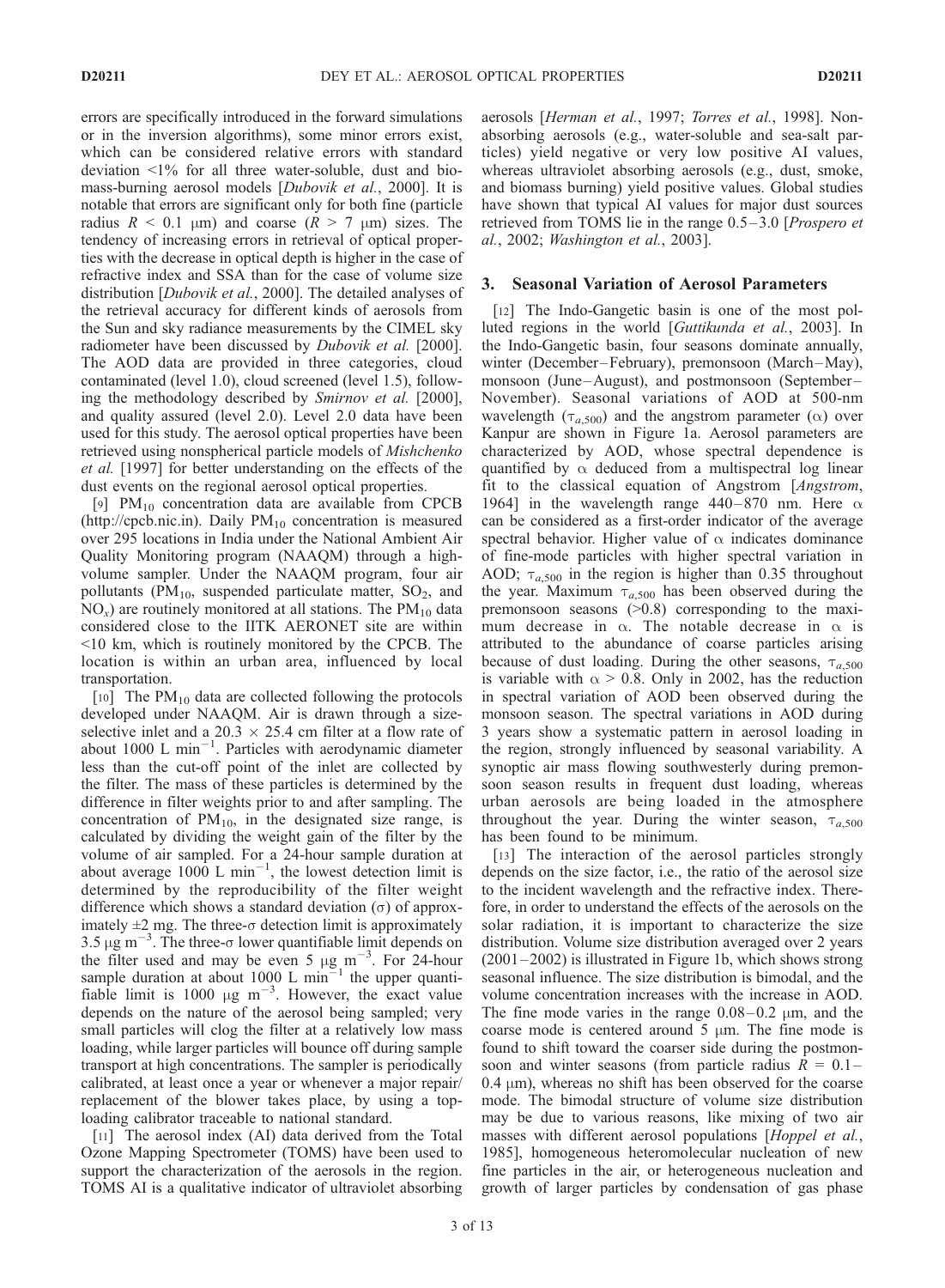

**Figure 1.** (a) Seasonal variations in aerosol optical depth (AOD) at 500-nm wavelength  $\tau_{a,500}$  and angstrom parameter over Kanpur during 2001 –2003. The boxes represent the premonsoon season. (b) Seasonal aerosol volume size distribution over Kanpur.

reaction products. The changes in spectral dependency of AOD due to the loading of different kinds of particles are reflected in the aerosol size distribution [O'Neill et al., 2001]. Volume concentrations in the fine and coarse mode are almost equal during the postmonsoon and winter seasons, whereas the volume concentration in the coarse mode is much higher than that at the fine mode during the premonsoon and monsoon seasons. This indicates the dominance of the coarser particles during the premonsoon and monsoon seasons in the atmosphere over the region, whereas both fine and coarse particles are present in other seasons. The sources of the fine aerosol particles are the pollutants being emitted from industries and automobiles. It is interesting to find a third mode (lower volume concentration than the two main modes) in the size distribution during the premonsoon and monsoon seasons, which arises because of the hygroscopic growth of fine nucleation mode particles in the presence of high relative humidity [Parameswaran and Vijayakumar,

1994; Kotchenruther et al., 1999]. Basically, during the premonsoon to monsoon seasons the size distribution reveals all three modes, nucleation  $(\leq 0.1 \mu m)$ , accumulation  $(0.1-2 \mu m)$ , and coarse mode ( $>2 \mu m$ ). Coarse particles are generated by mechanical processes and consist of windblown dust, plant pollens, and other sources. During the premonsoon and monsoon seasons, dust transported over the Indo-Gangetic basin increases volume concentration in the coarse mode in the range  $0.4-0.5 \mu m^3 \mu m^{-2}$  from the values of  $0.1-0.2 \mu m^3 \mu m^{-2}$  observed in the winter and postmonsoon seasons. However, the volume concentration at the fine mode remains in the range of  $0.5-0.15 \mu m^3 \mu m^{-2}$ in all four seasons.

### 4. Results and Discussions

[14] Aerosol optical and microphysical properties have been studied during the period of the dust events observed during May 2001 and 2002. The effect of the dust events on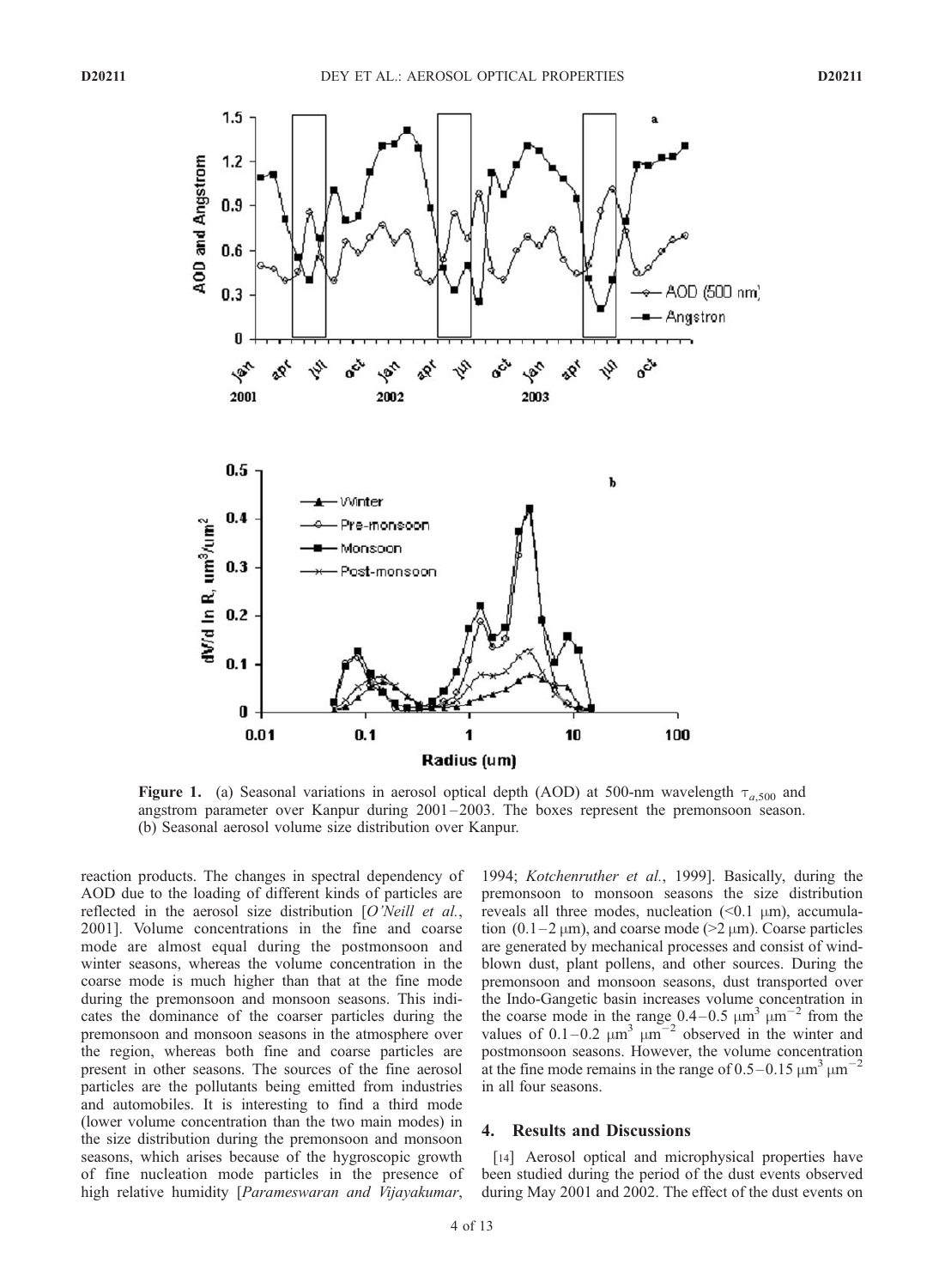the aerosol optical properties in the Indo-Gangetic basin is discussed in section 4.1.

# 4.1. Aerosol Optical Depth Spectra and Angstrom Parameter

[15] The temporal variations of  $\tau_{a,500}$  and  $\alpha$  during May 2001 and May 2002 are shown in Figures 2a and 2b, respectively. The monthly averages of  $\tau_{a,500}$  and  $\alpha$  are found to be 0.821 and 0.838 and 0.4 and 0.33 during May 2001 and 2002, respectively. After the dust events on 8 and 9 May 2001,  $\tau_{a,500}$  has been observed to be 1.28, whereas after the events on 19-20 and 27 May 2002, it has been found to be 1.7 and 1.48, respectively. In the case of all five events, AOD rises above 1 even at the lowest wavelength ( $\lambda$  = 340 nm, not shown in Figure 2). A sharp increase in AOD by  $0.4-0.7$  at all the wavelengths has been observed on the days of dust events with significant reduction in the spectral dependency showing very little sensitivity to wavelengths. As a result,  $\alpha$  tends to decrease below 0.25 immediately after the events. The dust events in all 5 days contribute to the increase in AOD by  $50-100\%$ and decrease in  $\alpha$  by 70–90%. This sharp decrease in  $\alpha$  is due to the extinction of incoming solar radiation at the visible and infrared wavelengths by dust particles, resulting in small and even negative values [Hamonou et al., 1999]. Smirnov et al. [1998] have shown similar behavior, decrease in  $\alpha$  from 1.5 to 0.14 and increase of AOD at 500 nm from 0.1 to 0.4 (300% rise) during the Saharan dust events. Common spectral variation of AOD shows higher values at lower wavelengths, indicating more abundance of finer particles [Eck et al., 1999]. The domination of large particles  $(r > 0.6 \mu m)$  in the dust aerosol enhances the interaction of the incoming solar radiation at the higher wavelengths ( $\lambda$  > 600 nm), as a result, AOD at  $\lambda$  > 600 nm increases largely compared to AOD at lower wavelengths, showing a decrease in the wavelength dependency. Similar results have been observed by *Tanre et al.* [2003], where maximum AOD associated with minimum  $\alpha$  has been found over a station closest to the dust sources. During the period of the study, AOD has been observed to increase above 0.9, and  $\alpha$  is found to decrease to 0.24 on 14 May 2001, indicating another mild dust storm not affecting much of the spectral dependency compared to the other five events.

# 4.2. Single Scattering Albedo

[16] Particulate scattering is the most important process of solar radiation attenuation in the polluted environment, which is represented by SSA. The details of retrieval of SSA from Sun and sky radiance measurements by CIMEL Sun photometer are discussed by *Dubovik and King* [2000]. Figures 2c and 2d show the daily variations of SSA at four wavelengths (440, 670, 870 and 1020 nm) prior to and after the dust storms over Kanpur. The average values of SSA at 670-nm wavelength are found to be 0.906 and 0.948 during May 2001 and 2002, respectively, indicating that the season is dominated by the presence of scattering aerosols. *Sharma* et al. [2003] have shown that the abundance of particulate matters in the atmosphere facilitates the formation of sulfate aerosols from the very high concentration of  $SO_2$  emitted in this region. The dominance of the water-soluble aerosols in this region attributes to the high monthly average SSA, quite similar to the values in the range  $0.82-0.97$  obtained

during the Trophospheric Aerosol Radiative Forcing Observational Experiment (TARFOX) [Hegg et al., 1997; Russell et al., 1999; Hartley et al., 2000]. These values are found to be higher than the values retrieved by several models [Shettle and Fenn, 1979; World Meteorological Organization (WMO), 1983; Koepke et al., 1997; Hess et al., 1998], suggesting less absorption by the dust particles transported over the Indo-Gangetic basin. Presence of iron oxide and silica in the dust particles is responsible for absorption [Dubovik et al., 2002a], though dust particles mostly scatter the light impinging on them.

[17] The dust events of May 2001 and 19 and 20 May  $2002$  show a small increase of SSA,  $0.01-0.04$ , whereas after the 27 May 2002 event, SSA has been found to decrease by 0.07. Maximum increase in SSA has been associated with the strongest event on 20 May 2002. The changing nature of SSA during these events shows that the first four events have a strong impact on the optical properties compared to the 27 May 2002 event. The small increase in SSA is due to the abundant dust loading in the region, attributing to the scattering state of the atmosphere; with the presence of absorbing nature of dusts, SSA shows very small change (Figure 2d). In comparison, a decrease in SSA values at all wavelengths after the 27 May 2002 event proves the dominant absorbing state of the atmosphere, arising because of the absorbing aerosols (soot and biomass burning), which are abundant in the eastern part of India [Reddy and Venkataraman, 2002]; as a result the effect of the dust storm has been overshadowed. The western Thar Desert is the main source of the dusts in this region; the idea of the changing nature of the dust composition in such a short span of time does not work. SSA values of the absorbing aerosols (mainly biomass burning) are higher at the lower wavelength [Dubovik et al., 2002a]. After the 27 May 2002 dust event the spectral variation of SSA has been observed to reduce significantly, clearly showing the effects of the absorbing aerosol loading.

[18] SSA during the study period shows strong spectral variation, with higher values at the higher wavelengths. SSA spectra show a steep rise in the values from 440-nm to 670-nm wavelengths during the dust event days, which clearly suggests more scattering at  $\lambda > 670$  nm due to the increase in the number of coarse particles (Figures 2a and 2b). This SSA spectrum is associated with the higher increase in AOD at larger wavelengths during the dust storms. The steepness of SSA spectra has been found to be reduced in the nondust event days in accordance with the size distribution and the AOD spectrum.

# 4.3. Index of Refraction

[19] The refractive index is an important optical parameter, highly dependent on the chemical composition of the aerosols. The refractive index is a complex quantity, expressed in terms of real  $n(\lambda)$  and imaginary  $k(\lambda)$  parts;  $n(\lambda)$  and  $k(\lambda)$  give an indication about the absorption properties of aerosols. A typical value of  $n(\lambda)$  of the dust based on several models is taken as 1.53 in the visible spectrum [Shettle and Fenn, 1979; WMO, 1983; Koepke et al., 1997] for calculation of radiative transfer of energy. However, the value may deviate within a range of  $\pm 0.05$ because of the difference in the dust composition and the difference in measurement technique [Sokolik et al., 1993;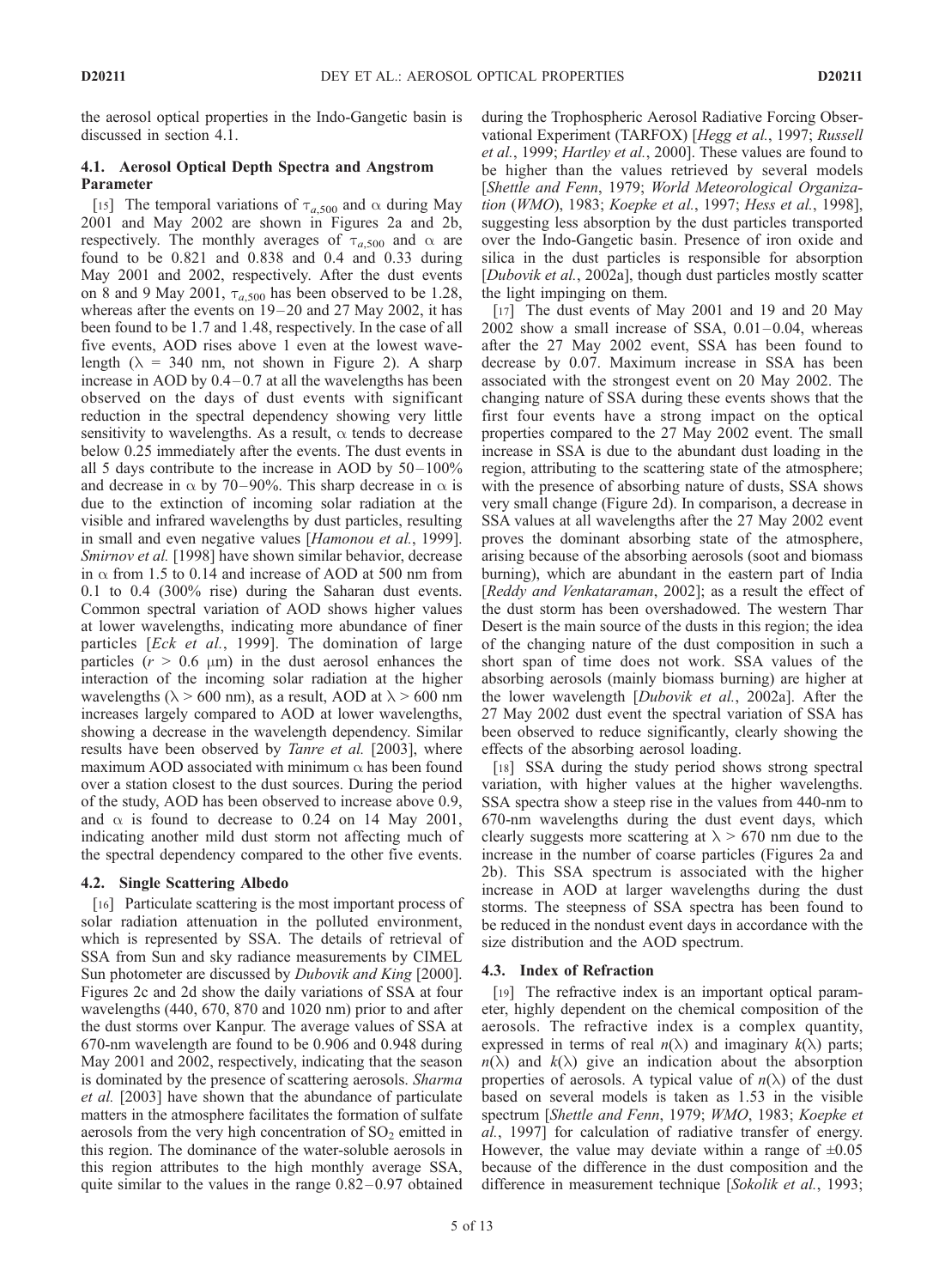

Figure 2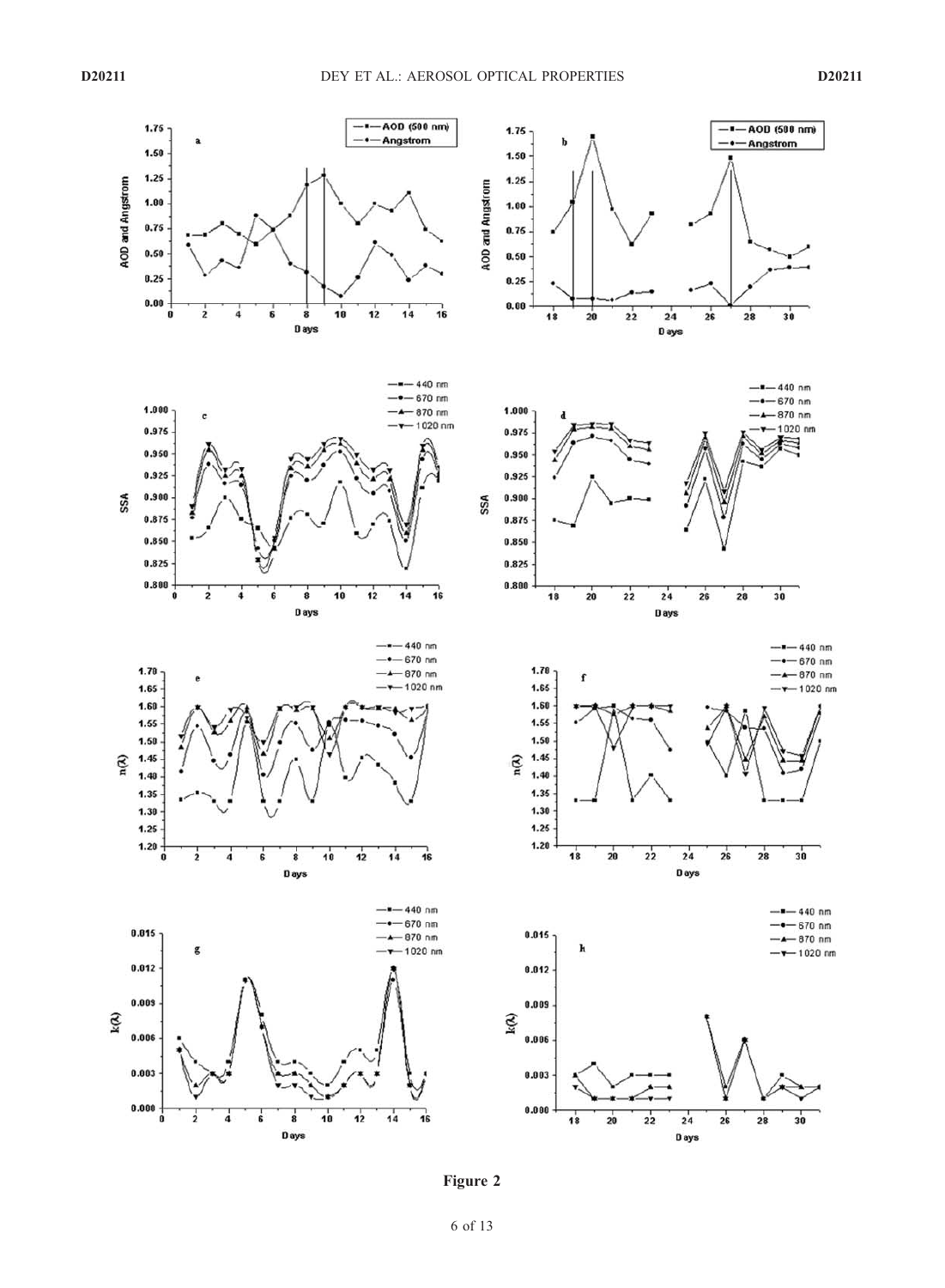

Figure 3. Aerosol volume size distribution on the days of the dust storms in May (a) 2001 and (b) 2002. Effective radius,  $R_{\text{eff}}$  of the total size distribution as a function of the angstrom parameter during May (c) 2001 and (d) 2002.

Sokolik and Toon, 1999]. Similarly, the value for  $k(\lambda)$  for dust in the visible spectrum is calculated to be 0.006 by several models [Shettle and Fenn, 1979; WMO, 1983], though lower values are also reported [Levin et al., 1980; Otterman et al., 1982].

[20] Spectral variations of  $n(\lambda)$  and  $k(\lambda)$  are shown in Figures  $2e-2h$ . These values are similar to the values reported by several workers [Shettle and Fenn, 1979; Levin et al., 1980; Otterman et al., 1982; WMO, 1983; Koepke et al., 1997]. The average  $n(\lambda)$  and  $k(\lambda)$  at 670-nm wavelength for the month of May are found to be 1.495 and 0.004 and 1.541 and 0.002 in 2001 and 2002, respectively. Changes in  $n(\lambda)$  and  $k(\lambda)$  are observed to be more at the lower wavelength. The  $k(\lambda)$  values at 440-nm wavelength is 2-3 times higher than at higher wavelength, which is not surprising for the dusts [Sokolik et al., 1993; Koepke et al., 1997; Sokolik and Toon, 1999]. In fact, the  $k(\lambda)$  values at 870-nm and 1020-nm wavelengths are almost similar in both years. Spectral variation of  $n(\lambda)$  is found to increase, whereas  $k(\lambda)$  is found to decrease after all the dust events except the 27 May 2002 event. The increase of  $n(\lambda)$  indicates an increase of total scattering [Bohren and *Huffman*, 1983]. Sharp changes in the values of both  $n(\lambda)$ and  $k(\lambda)$  after the dust events of May 2001 and the first two events of May 2002 indicate an increase in the scattering state of the atmosphere, which is also reflected in the changing nature of SSA. In contrast, the 27 May 2002 event shows an increase in the absorbing state of the atmosphere, which is reflected by the decrease of  $n(\lambda)$ 

and increase of  $k(\lambda)$ . However, it is noteworthy that the change in  $n(\lambda)$  at 440-nm wavelength is opposite to the change at the other wavelength, which means the optical properties at the shorter wavelength have not been affected by the dust storms. After 27 May 2002 the decrease in  $n(\lambda)$ is coherent at all the wavelengths, because the presence of both fine absorbing and coarse scattering aerosols affect all the wavelengths. The changing behavior of the optical state of the aerosols during the dust events is also supported by the SSA values. The spectral variation of  $k(\lambda)$  becomes minimal on 27 May 2002 compared to the other days with higher values at the lower wavelength. Although the spectral response of  $k(\lambda)$  is not similar to that of  $n(\lambda)$ , the dust storms result in reducing the spectral variation of  $k(\lambda)$  at the higher wavelengths ( $\lambda$  > 440 nm) more effectively.

#### 4.4. Aerosol Size Distribution

[21] In practice, most plausible size distributions of spheres and spheroids can be represented by effective radius  $R_{\text{eff}}$  and geometric standard deviation  $\sigma$  [Hansen and Travis, 1974; Mishchenko and Travis, 1994]. The nonsphericity of the dust particles affects the retrieval methodology of the optical properties of the aerosols [Mishchenko et al., 1995, 2000; Dubovik et al., 2002b]. The size distribution parameters shown in Figures 3 have been deduced using the nonspherical models on the almucanter sky radiance measurements proposed by *Dubovik et al.* [2002b].

[22] The abundance of coarse-mode particles (particle radius,  $R > 0.6 \mu m$ ) in the dusts is the primary character,

Figure 2. Daily variation of AOD at 500-nm wavelength  $\tau_{a,500}$  and angstrom parameter in May (a) 2001 and (b) 2002. Vertical bars represent the days of the dust events. Daily variation of single scattering albedo (SSA) at four wavelengths in May (c) 2001 and (d) 2002. Daily variation of real refractive indices at four wavelengths in May (e) 2001 and (f) 2002. Daily variation of imaginary refractive indices at four wavelengths in May (g) 2001 and (h) 2002.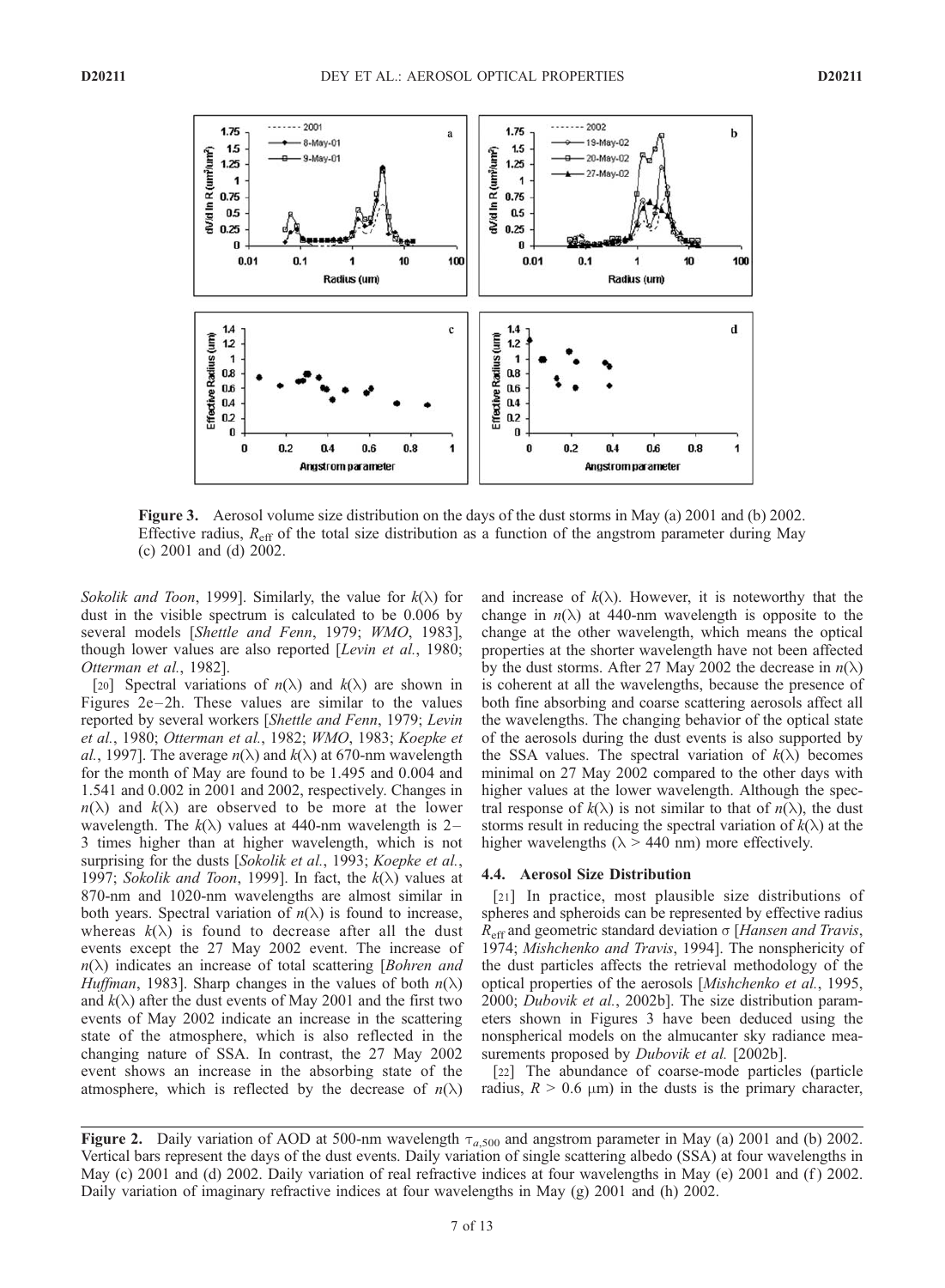Table 1. Observed Daily and Monthly Average Volume Size Distribution Parameters of Aerosol Particles<sup>a</sup>

| Date        |       | $R_{\mathrm{eff},c}$ | $\sigma$ . |        | $R_{\text{eff},f}$ | $\sigma_{f}$ |
|-------------|-------|----------------------|------------|--------|--------------------|--------------|
| 8 May 2001  | .0441 | 2.306                | 0.57       | 0.082  | 0.094              | 0.116        |
| 9 May 2001  | .086  | 2.256                | 0.528      | 0.088  | 0.076              | 0.73         |
| May 2001    | 0.633 | 2.237                | 0.56       | 0.0944 | 0.091              | 0.576        |
| 19 May 2002 | 1.083 | 2.154                | 0.562      | 0.063  | 0.09               | 0.8          |
| 20 May 2002 | 2.253 | 1.841                | 0.527      |        |                    |              |
| 27 May 2002 | 1.583 | 1.96                 | 0.624      | 0.073  | 0.131              | 0.837        |
| May 2002    | .083  | 2.289                | 0.53       | 0.063  | 0.09               | 0.8          |

 ${}^aV_c$  and  $V_f$  are the columnar volume of coarse and fine particles, respectively, per unit cross section of the atmospheric column;  $R_{\text{eff},c}$ and  $R_{\text{eff},f}$  are effective radii at coarse and fine mode, respectively; and  $\sigma_c$  and  $\sigma_f$  are the geometric standard deviation of the coarse and fine modes, respectively.

which differentiates the optical properties of dusts with the urban and biomass-burning aerosols [Dubovik et al., 2002a]. The aerosol volume size distribution  $(dV/d \ln R)$ has been retrieved from the spectral Sun and sky radiance data following the approach discussed by *Dubovik and King* [2000] with the initial guess:  $dV/d \ln R = 0.0001$ ,  $n(\lambda) = 1.5$ ,  $k(\lambda) = 0.005$ ; where  $dV/d$  lnR denotes volume size distribution,  $n(\lambda)$  and  $k(\lambda)$ are the real and imaginary parts of the refractive index at wavelength  $\lambda$ , respectively. Figures 3a and 3b show the daily variations of aerosol volume size distribution during the dust events in May 2001 and 2002, respectively. The observed daily and monthly average volume size distribution is found to be bimodal; the volume size distribution parameters are given in Table 1. Monthly average volume concentration in the coarse  $(V_c)$  and fine mode  $(V_f)$  are found to be 0.633 and 0.0944 and 1.083 and 0.063 in May 2001 and 2002, respectively. After the dust events of 8 and 9 May 2001 and 20 May 2002,  $V_c$  has been found to increase almost two times without much change in the effective radius at the coarse-mode  $R_{\text{eff},c}$ . The monthly average values of  $R_{\text{eff},c}$  are found to be 2.237 and 2.289  $\mu$ m in 2001 and 2002, respectively. Average values of the effective radius at the fine mode,  $R_{\text{eff},f}$  are found to be  $0.091$  and  $0.09 \mu$ m during May 2001 and 2002, respectively, which suggests a similar pattern of loading of finer urban aerosols during this season.

[23]  $R_{\text{eff}}$  of the total size distribution for May 2001 and 2002 are shown as function of  $\alpha$  in Figures 3c and 3d, respectively. For large particles,  $R_{\text{eff}}$  is representative of the optical properties [*Tanre et al.*, 2001].  $R_{\text{eff}}$  has been found to decrease with the increase in  $\alpha$ . This clearly indicates that during the dust storms the AOD spectra are totally dominated by the coarse particles, which have a significant impact on the observed aerosol volume size distribution. Though the trends of  $R_{\text{eff}}$  are similar in both May 2001 and 2002, the linear correlation is poor in 2002 ( $R = 0.2$ ) compared to that in 2001 ( $R = 0.65$ ). This is due to that fact that dust events in the year 2002 suffer more severe dust loading compared to the dust events of 2001, which allows  $R_{\text{eff}}$  to remain high (>0.4  $\mu$ m) even on the nondust days. Maximum increase in  $V_c$  has been found on 20 May 2002, which was the most intense dust storm during  $2001 - 2002$ , also evident from the sharp rise of AOD (Figure 2b). Dust events of 19 and 27 May 2002 do not show a significant change in  $V_c$  compared to the monthly average.  $V_f$  is almost similar to the monthly average on the dust event days, which means no significant increase in the loading of fine particles during the events. The variation of  $R_{\text{eff},f}$  values during the dust events suggests minimum impact of the dust storms on the particle size distribution at the fine mode.  $R_{\text{eff}}$  has been found to increase from a monthly average of  $0.09 \mu m$  to  $0.131 \mu m$  on 27 May 2002. This is attributed to the transport of the fine absorbing aerosols from the eastern part of the basin, resulting in a shift of the modal peak of the size distribution curve at the coarse mode toward the finer fraction.

### 4.5. Diurnal Variation of  $\tau_{a,500}$

[24] The diurnal variations of  $\tau_{a,500}$  (Figure 4) indicate seasonal influence on aerosol loading. Diurnal variations of  $\tau_{a,500}$  during the dust storms are shown as percentage departure from the daily average (Figure 4). During the premonsoon season, maximum diurnal variations have been observed in the morning and the afternoon. Such diurnal variation has been observed over the sites where dust is the major contributor to optical depth [Smirnov et al., 2002]. However, during the days of dust events, diurnal variation has been found to be completely different. On 8 May 2001 and 19 and 27 May 2002 the events took place early in the day, resulting in maximum departure of AOD from the average before local noon (at 1200 hours), whereas the 9 May 2001 and 20 May 2002 events took place in the afternoon. The diurnal cycle of the pollutants emitting from the local industrial and automobile sources is completely overshadowed during dust storm days because of huge loading of the long-range dust transport.

[25] The local diurnal cycle of aerosol loading and the seasonal variations of the aerosol are found to show significant dependence on the ambient meteorological conditions (namely, temperature, relative humidity, and wind speed) (Figures 5a and 5b). The variation of daily averaged



**Figure 4.** Diurnal variations of  $\tau_{a,500}$  during the dust event days along with the seasonal average.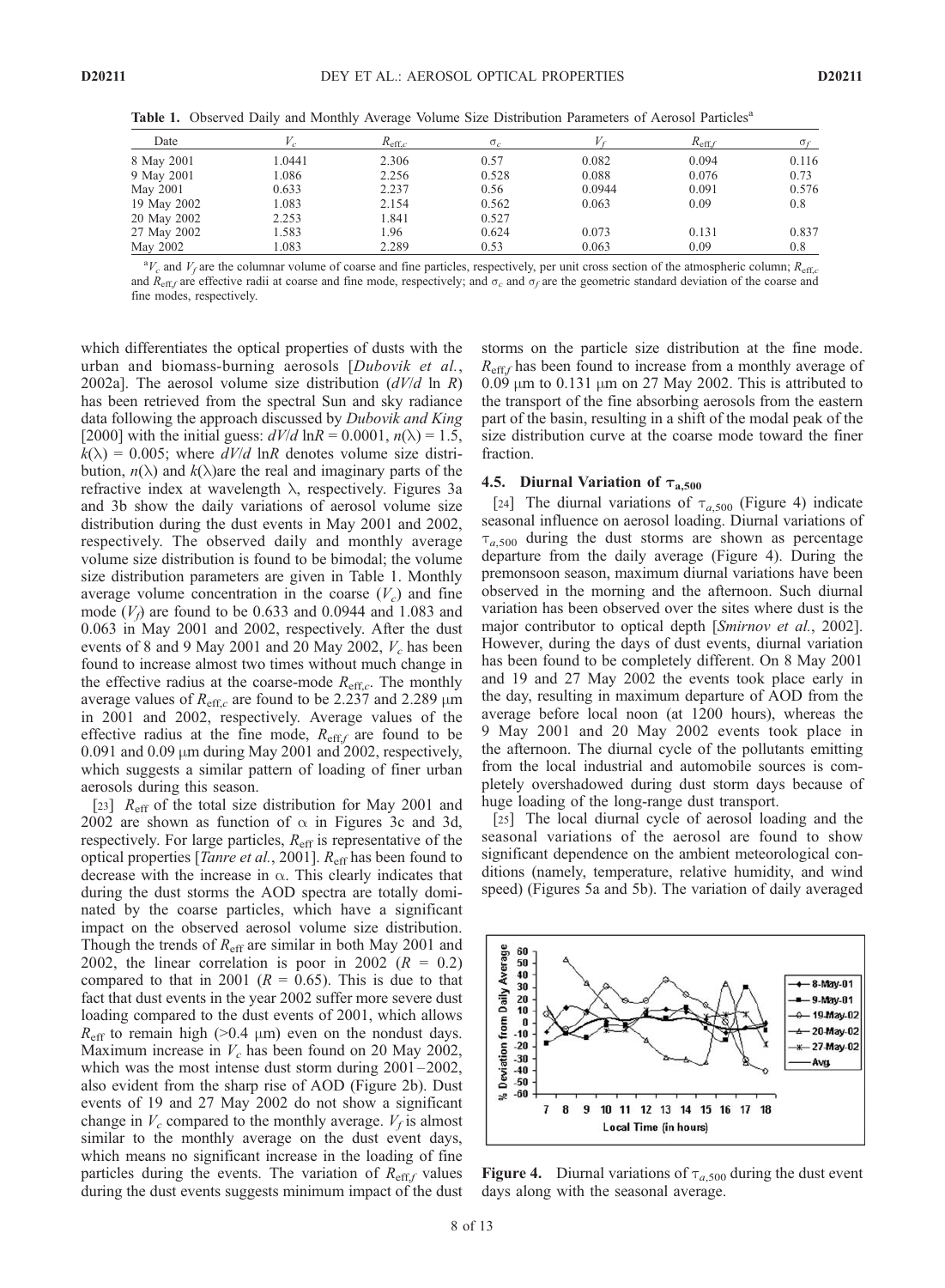

Figure 5. Variations of temperature (T) (in  $^{\circ}$ C), relative humidity (RH) (in percent) and wind speed  $(WS)$  (in m s<sup>-</sup>) in (a) May 2001 and (b) May 2002. The arrows indicate the days of the dust events, and the vertical lines represent the days of the precipitation, with the amount indicated on top of the lines. Daily variation of  $PM_{10}$  concentration in May (c) 2001 and (d) 2002.

temperature is not very high during the study period, but the diurnal variation is quite high. This leads to the enhancement of the local diurnal cycle. In the nighttime, aerosols are trapped in the nocturnal stable layer, and with the increase in temperature in the daytime the mixed layer starts to grow from the surface. The local pollutants, emitted from the industries and the automobiles during the daytime, are entrained into the mixed layer, causing high diurnal variation of AOD. During the dust events, huge fluxes of the dusts are transported from a long distance, as a result the daily average AOD is found to increase. The dust storms occurring in the afternoon suppress the local diurnal cycle. Decrease in relative humidity is observed after the dust events, except the 27 May 2002 event (Figures 5a and 5b), which is due to the transport of the dry air mass carrying the soil dusts into the region. Wind speed has been found to be greater than 5 m  $s^{-1}$  during dust event days.

### 4.6.  $PM_{10}$  Concentration

[26] Particulate matters in the atmosphere over Kanpur are loaded by the industrial activities, vehicular emissions,

and resuspended local soil dusts. In addition, dusts transported by the southwesterly winds during the premonsoon season contribute strongly to the  $PM_{10}$  concentration in this region. The average  $PM_{10}$  concentrations for the month of May are 231.6 and  $167.2 \mu g m^{-3}$  in 2001 and 2002, respectively, which suggests a very high level of  $PM_{10}$ concentration in the atmosphere over Kanpur compared to the standards set by CPCB. Daily variations in  $PM_{10}$  concentration in May 2001 and 2002 are shown in Figures 5c and 5d, respectively. Unfortunately,  $PM_{10}$ data are missing for some days, which restricted the understanding of the response of the air quality to the dust loading. After each dust event,  $PM_{10}$  concentration increases by  $\sim$ 150  $\mu$ g m<sup>-3</sup> except after the 27 May 2002 event. During the last week of May 2002,  $PM_{10}$  concentration was been measured to be low  $(<100 \mu g m^{-3})$ . The drop in  $PM_{10}$  concentration may be due to a sudden change in the transport pattern or scavenging. Relative humidity has been found to increase suddenly from 39% to 67.5% on 24 May 2002 and to remain higher during the next few days. Rainfall has been recorded on 4 May 2001 and on 25, 28,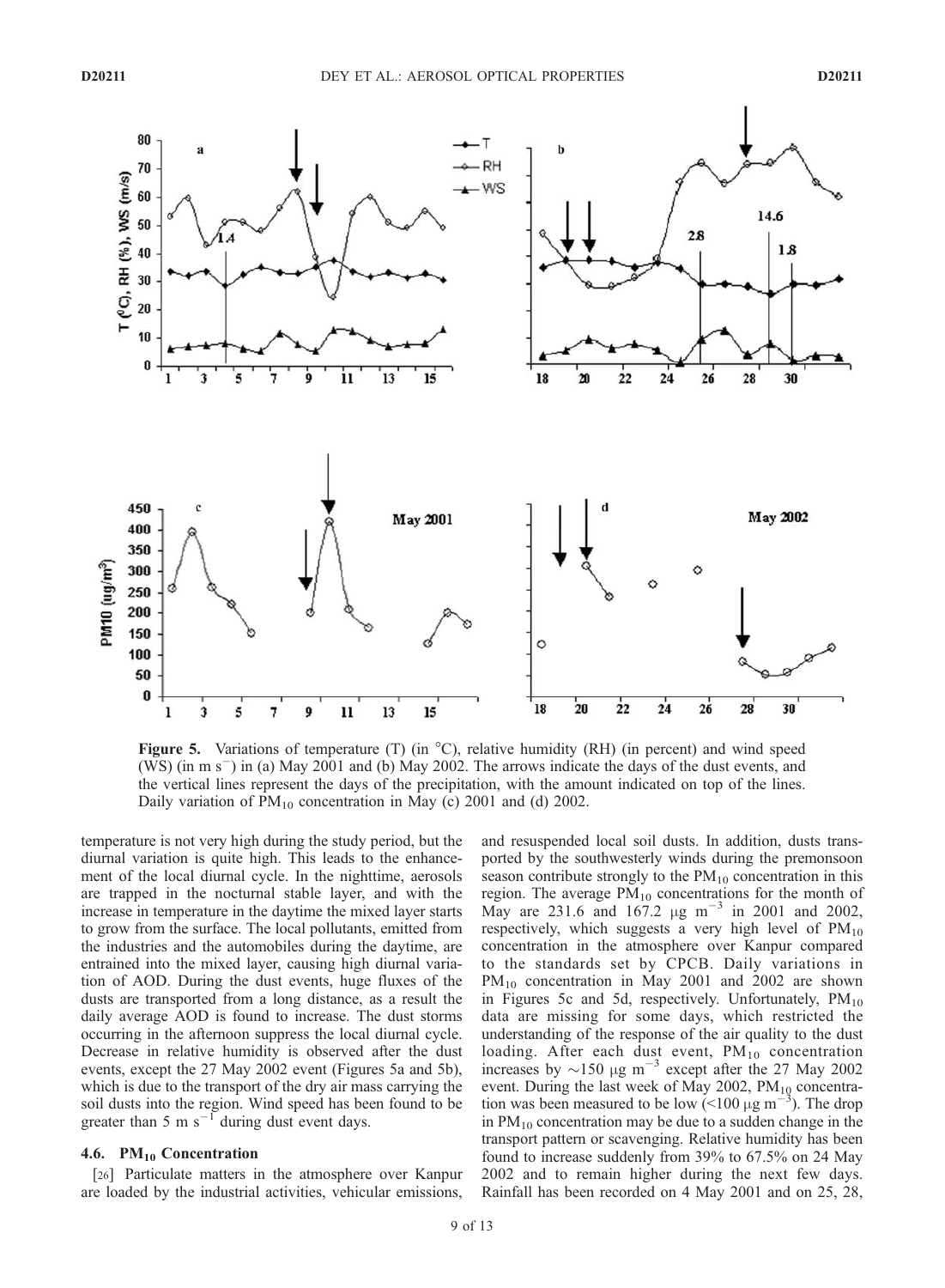

Figure 6. The 5-day backward trajectory from (a) 9 May 2001, (b) 20 May 2002, and (c) 27 May 2002 at 500-, 1500-, and 2500-m heights from the surface.

and 29 May 2002 (Figures 5a and 5b) over Kanpur; as a result the  $PM_{10}$  concentration is found to drop by at least  $100 \mu g$  m<sup>-3</sup>. Maximum decrease in PM<sub>10</sub> concentration has been found after 27 May 2002, when the highest rainfall (14.6 mm) has been recorded. Temperature is also observed to drop by  $\sim$  5°C from 25 May 2002 onward, which may lead to the decrease in the water-holding capacity of the atmosphere over the region. During the last week of May 2002 the meteorological conditions changed which did not allow the particulate matter to persist in the atmosphere even after the 27 May 2002 event.

[27]  $PM_{10}$  concentration has also been observed to be very high  $(\sim 400 \text{ µg m}^{-3})$  on 2 May 2001 (Figure 5c). However, no dust event was observed on that day. The value of  $\alpha$  is found to be 0.28 on that day compared to 0.58 one day earlier without much change in AOD. The increase of AOD has been found in the near-infrared wavelengths, whereas AOD decreases in the visible wavelengths, resulting in a change in the overall spectral variation. Monkkonen et al. [2004] have found that aerosol number concentration shows an interesting relationship with  $PM_{10}$  concentration in the polluted urban environment over Delhi in the Indo-Gangetic basin. They have shown that aerosol number concentration initially increases with  $PM_{10}$  concentration up to 300  $\mu$ g m<sup>-3</sup>. Kanpur has a similar environment to that of Delhi; hence the high  $PM_{10}$  concentration leads to coagulation of the submicron urban aerosols forming coarser particles, resulting in the increase of AOD at the higher wavelengths and decrease in the lower visible wavelengths, i.e., the decrease of the spectral variation. The local sources of particulate matters could not affect the AOD spectra as much as it has been affected by the dust events.

### 4.7. Source and Transport of the Dusts

[28] With a view to study the role of transport in carrying the dust particles over the Indo-Gangetic basin during the dust events, 3-day trajectories have been computed using the Hybrid Single-Particle Lagrangian Integrated Trajectory (HY-SPLIT) model of the National Oceanic and Atmospheric Administration (NOAA), United States (available at http:// www.arl.noaa.gov/ready/hysplit4.html). Figures 6a – 6c

show 5-day backward trajectories from 9 May 2001 and 20 and 27 May 2002 to locate the path of the dust-carrying air mass to the region at altitudes of 500 m, the mixed layer; 1500 m, above the boundary layer where the dusts are lifted by convection and transported over long distance; and 2500 m, the relatively free troposphere.

[29] The wind in the mixed layer is responsible for raising the loose soil dust particles in the atmosphere. In all the three trajectories, air mass has been close to the surface while passing over the western Thar Desert before reaching the Indo-Gangetic basin. Also, it is evident that the air mass at 2500-m altitude is coming from the gulf regions in all cases. Only for the 20 May 2002 event, was the higheraltitude air mass close to the surface while passing over the gulf regions, thus adding as another source to the transported dusts, whereas in all other dust events, only the Thar Desert is likely to be the main source. It is clear from the back trajectory of 27 May 2002 that the dusts are advected above the boundary layer, which is another reason for not affecting the  $PM_{10}$  concentration at the ground level. The back trajectory model shows the air mass also originating from the eastern part of the Indo-Gangetic basin on that day, altering the optical properties of the aerosols during the event observed on 27 May 2002.

[30] Figure 7 shows variation of TOMS AI during all the dust events over the Indo-Gangetic basin, which shows regional distribution of aerosols. The AI ranging from 1.7 to 3.2 in the images marks the spreading of the dusts in the atmosphere. The dusts were seen over the Thar region on 7 May 2001 and then spread over the Indo-Gangetic basin on 8 and 9 May. Similar observations have also been made on 19 and 20 May 2002. Higher AI values have been observed over Kanpur in the most intense dust storm event of 20 May 2002 showing a pronounced effect on the optical properties of the aerosols. In the eastern part of the basin, an AI of more than 3.7 has been found on 19 May 2002, which is attributed to the presence of the absorbing aerosols. After the two dust storms on 19 and 20 May the dusts were transported toward the eastern part of the Indo-Gangetic basin. Both from the trajectory and AI images, it is clear that the dust originated from the Thar Desert, whereas the gulf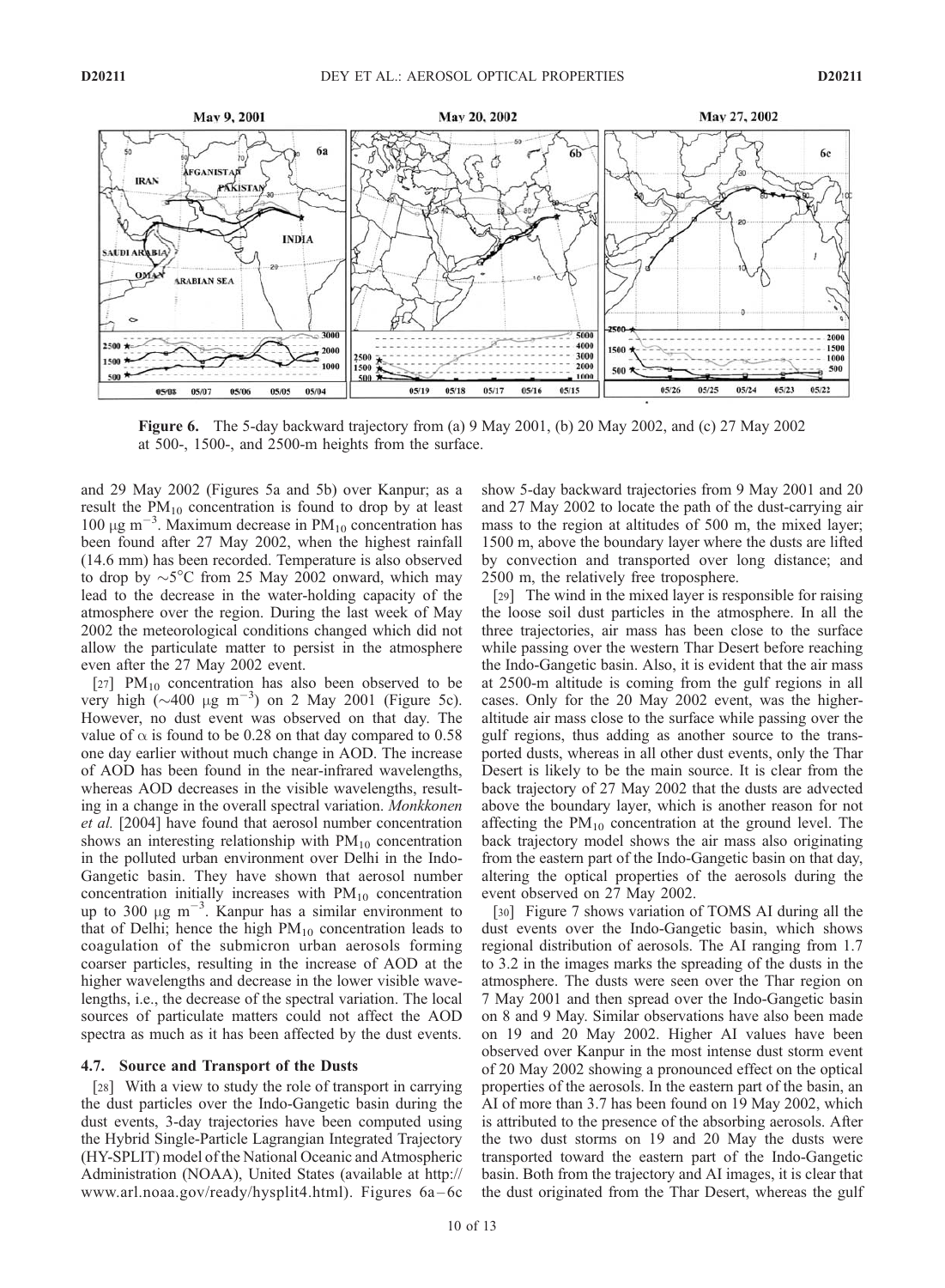

 $2.2$   $2.7$   $3.2$  $3.7$ **Aerosol Index** 

 $4.2$ 

Figure 7. Total Ozone Mapping Spectrometer (TOMS) aerosol index images showing the source and the progressive movement of the dusts over the Indo-Gangetic basin during the dust storms.

 $0.7$  1.2 1.7

regions only contribute to the 20 May 2002 event. The AI image on 27 May 2002 (Figure 7) confirms the presence of the dusts along with absorbing aerosols  $(AI > 3.7$  is seen over Kanpur). The backward trajectory on 27 May (Figure 6c) shows that the wind in the mixed layer, very close to the surface from 22 May onward, was flowing from the east toward Kanpur.

[31] The regional distribution of aerosols interpreted from AI images corresponds well with the changes in the optical properties observed in Kanpur. The transport paths are also favorable to bring the aerosols in and out of Kanpur. The optical properties have been found to change in response to the changing nature of the aerosol loading over the Indo-Gangetic basin. Unfortunately, because of the nonavailability of chemical data it is difficult to comment on the source of the dusts in terms of mineralogy; but the back trajectories and AI images clearly indicate the transport of dusts from the western Thar Desert over this region during the dust storms.

### 5. Conclusions

[32] The dust events are found to affect the optical properties of the aerosols over the Indo-Gangetic basin significantly. The major conclusions drawn from the present study are the following:

[33] 1. The Indo-Gangetic basin is characterized by high AOD during the premonsoon season. The AOD spectrum is mainly controlled by the local diurnal variation in aerosol

loading, but the dusts transported from the western Thar Desert by southwesterly winds have a strong impact on the AOD spectrum. AOD has been found to increase to even higher values (sometimes AOD rises above 1), but the rise is greater at the higher wavelengths compared to the lower wavelengths, reducing the spectral variation. This is reflected in very low values  $(\leq 0.2)$  of the angstrom parameter.

[34] 2.  $PM_{10}$  concentration in the Indo-Gangetic basin is strongly controlled by the local pollutant cycle but has been found to increase drastically after all the dust events, except on 27 May 2002, when the particulate matters are scavenged out of the atmosphere because of precipitation and the dust layer is advected to a higher level; as a result, no change in ground level  $PM_{10}$  concentration is observed.

[35] 3. Significant impacts of dust events in changing the optical properties of the aerosols at higher wavelengths  $(\lambda > 440 \text{ nm})$  are found over the Indo-Gangetic basin. The 27 May 2002 event makes the optical state of the atmosphere absorbing, whereas the other events make it scattering. This contrasting nature of the optical state of the atmosphere during dust loading is due the influx of biomass burning (absorbing) aerosols from the eastern part of the basin on 27 May 2002. In general, the region is characterized by an abundance of urban aerosol of which sulfate is the dominant one, which is scattering in nature. In addition to that, dust storms induce more scattering particles into the atmosphere, making the optical state scattering. The variations of the refractive indices, both real and imaginary,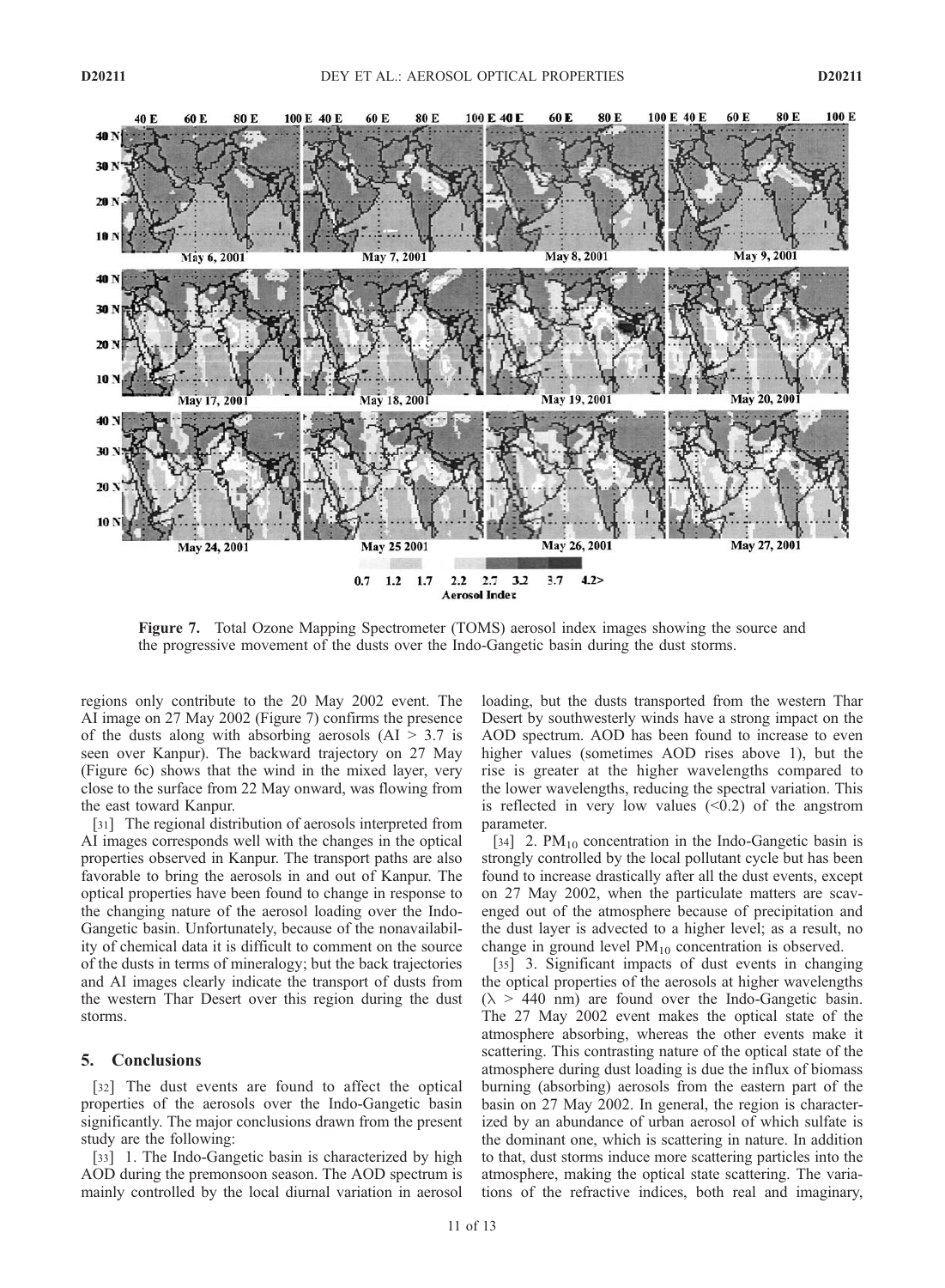during the study period support the characterization of the aerosol loading, interpreted from SSA values.

[36] 4. Size distribution of the aerosols over the Indo-Gangetic basin is found to be bimodal, but because of the particle growth in high relative humidity a third mode is appearing around  $1 \mu m$  size range during the premonsoon and monsoon seasons. The dust storms induce a huge increase in the volume concentration at the coarse mode but have no effect on the volume concentration at the fine mode. The 27 May 2002 event results in modifying the size distribution at both fine and coarse mode.

[37] 5. Successive TOMS AI images have been used to support the characterization of the aerosols in terms of their optical properties. Both the air mass trajectories and TOMS AI images have shown that the Thar Desert is the main source of the dusts, whereas the Gulf region only contributes to the 20 May 2002 event.

[38] Acknowledgments. The work is supported through research projects (DST-ICRP and ISRO-GBP). The CIMEL is operational on IIT Kanpur campus through NASA – IIITK agreement. The  $PM_{10}$  concentration data are available through Central Pollution Control Board (http:// cpcb.nic.in) and the aerosol index data has been downloaded from TOMS web site (http://toms.gsfc.nasa.gov). The ray trajectories are computed from the FNL data archive in NOAA Air Resources Laboratory using HYSPLIT models. We are also grateful to two anonymous reviewers for their constructive comments.

#### **References**

- Angstrom, A. (1964), The parameters of atmospheric turbidity, Tellus, 16,  $64 - 75.$
- Bohren, C. F., and D. R. Huffman (1983), Absorption and Scattering of Light by Small Particles, 550 pp., John Wiley, Hoboken, N. J.
- Bonasoni, P., P. Cristofanelli, F. Calzolari, U. Bonafe, F. Evangelisti, A. Stohl, R. van Dingenen, T. Colombo, and Y. Balkanski (2004), Aerosol-ozone correlations during dust transport episodes, Atmos. Chem. Phys., 4, 2055-2088.
- Dickerson, R. R., S. Kondragunta, G. Stenchikov, K. L. Civerolo, B. G. Doddrige, and B. N. Holben (1997), The impact of aerosols on solar ultraviolet radiation and photochemical smog, Science, 278, 827 – 830.
- Dubovik, O., and M. D. King (2000), A flexible inversion algorithm for retrieval of aerosol optical properties from Sun and sky radiance measurements, *J. Geophys. Res.*, 105, 20,673-20,696.
- Dubovik, O., A. Smirnov, B. N. Holben, M. D. King, Y. J. Kaufman, T. F. Eck, and I. Slutsker (2000), Accuracy assessments of aerosol optical properties retrieved from Aerosol Robotic Network (AERONET) Sun and sky radiance measurements, J. Geophys. Res., 105, 9791 – 9806.
- Dubovik, O., B. N. Holben, T. F. Eck, A. Smirnov, Y. J. Kaufman, M. D. King, D. Tanre, and I. Slutsker (2002a), Variability of absorption and optical properties of key aerosol types observed in worldwide locations, J. Atmos. Sci., 59, 590 – 608.
- Dubovik, O., B. N. Holben, T. Lapyonok, A. Sinyuk, M. I. Mishchenko, P. Yang, and I. Slutsker (2002b), Non-spherical aerosol retrieval method employing light scattering by spheroids, Geophys. Res. Lett., 29(10), 1415, doi:10.1029/2001GL014506.
- Eck, T. F., B. N. Holben, J. S. Reid, O. Dubovik, A. Smirnov, N. T. O'Neill, I. Slutsker, and S. Kinne (1999), Wavelength dependence of the optical depth of biomass burning, urban, and desert dust aerosols, J. Geophys. Res., 104, 31,333 – 31,349.
- Guttikunda, S. K., G. R. Carmichael, G. Calori, C. Eck, and J.-H. Woo (2003), The contribution of megacities to regional sulfur pollution in Asia, Atmos. Environ., 37, 11-22.
- Hamonou, E., P. Chazette, D. Balis, F. Dulac, X. Schneider, E. Galani, E. Ancellet, and A. Papayannis (1999), Characterization of the vertical structure of Saharan dust export to the Mediterranean basin, J. Geophys. Res., 104, 22,257 – 22,270.
- Hansen, J. E., and L. D. Travis (1974), Light scattering in planetary atmosphere, Space Sci. Rev., 16, 527-610.
- Hansen, J., M. Sato, and R. Ruedy (1997), Radiative forcing and climate response, *J. Geophys. Res.*, 102, 6831-6864.
- Hartley, W. S., P. V. Hobbs, J. L. Ross, P. B. Russell, and J. M. Livingston (2000), Properties of aerosols aloft relevant to direct radiative forcing of the mid-Atlantic coast of the United States, J. Geophys. Res., 105, 9859 – 9885.
- Hegg, D. A., J. Livingston, P. V. Hobbs, T. Novakov, and P. Russell (1997), Chemical apportionment of aerosol column optical depth off the mid-Atlantic coast of the United States, J. Geophys. Res., 102, 25,293-25,303.
- Herman, J. R., P. K. Bhartia, O. Torres, C. Hsu, C. Seftor, and E. Celarier (1997), Global distribution of UV-absorbing aerosols from Nimbus 7/ TOMS data, J. Geophys. Res., 102, 16,911 – 19,922.
- Hess, M., P. Koepke, and I. Schult (1998), Optical properties of aerosols and clouds: The software package OPAC, Bull. Am. Meteorol. Soc., 79(5), 831 – 844.
- Holben, B., et al. (1998), AERONET—A federated instrument network and data archive for aerosol characterization, Remote Sens. Environ., 66(1),  $1 - 16$ .
- Hoppel, W. A., J. W. Fitzgerald, and R. E. Larson (1985), Aerosol size distributions in air masses advecting off the east coast of the United States, J. Geophys. Res., 90, 2365 – 2379.
- Husar, R. B., J. M. Prospero, and L. L. Stowe (1997), Characterization of tropospheric aerosols over the oceans with the NOAA advanced very high resolution radiometer optical thickness operational product, J. Geophys. Res., 102, 16,889-16,909.
- Husar, R. B., et al. (2001), Asian dust events of April 1998, J. Geophys. Res., 106, 18,317 – 18,330.
- Joseph, P. V. (1982), A tentative model of Andhi, Mausam, 3, 417 420.
- Koepke, P., M. Hess, I. Schult, and E. P. Shettle (1997), Global aerosol data set, Rep., 243, 44 pp., Max Planck Inst. for Meteorol., Hamburg, **Germany**
- Kotchenruther, R., P. V. Hobbs, and D. A. Hegg (1999), Humidification factors for atmospheric aerosols off the mid-Atlantic coast of the United States, J. Geophys. Res., 104, 2239-2251.
- Léon, J.-F., and M. Legrand (2003), Mineral dust sources in the surroundings of the north Indian Ocean, Geophys. Res. Lett., 30(6), 1309, doi:10.1029/2002GL016690.
- Levin, Z., J. H. Joseph, and Y. Mekler (1980), Properties of Sharav (Khamsin) dust—Comparison of optical and direct sampling data, J. Atmos. Sci., 37, 182-191.
- Middleton, N. J. (1986a), Dust storms in the middle east, J. Arid Environ.,  $10, 83 - 96$
- Middleton, N. J. (1986b), A geography of dust storms in southwest Asia, J. Clim., 6, 183 – 196.
- Mishchenko, M. I., and L. D. Travis (1994), T-matrix computations of light scattering by large spheroidal particles, Opt. Commun., 109, 16-21.
- Mishchenko, M. I., A. A. Lacis, B. E. Carlson, and L. D. Travis (1995), Nonsphericity of dust-like tropospheric aerosols: Implications for aerosol remote sensing and climate modeling, Geophys. Res. Lett., 22(9), 1077 – 1080.
- Mishchenko, M. I., L. D. Travis, R. A. Kahn, and R. A. West (1997), Modeling phase functions for dust-like tropospheric aerosols using a shape mixture of randomly oriented polydisperse spheroids, J. Geophys.  $Res.$ , 102, 16,831 – 16,847.
- Mishchenko, M. I., J. W. Hovenir, and L. D. Travis (2000), Light Scattering by Nonspherical Particles, 690 pp., Academic, San Diego, Calif.
- Mitra, A. P., and C. Sharma (2002), Indian aerosols: Present status, Chemosphere, 49, 1175 – 1190.
- Monkkonen, P., R. Uma, D. Srinivasan, I. K. Koponen, K. E. J. Lehtinen, K. Hameri, R. Suresh, V. P. Sharma, and M. Kulmala (2004), Relationship and variations of aerosol number and PM<sub>10</sub> mass concentrations in a highly polluted urban environment-New Delhi, India, Atmos. Environ., 38, 425 – 433.
- Negi, B. S., S. Sadasivan, K. S. V. Nambi, and B. M. Pandey (1996), Characterization of atmospheric dust at Gurushikar, Mt. Abu, Rajasthan, Environ. Monit. Assess., 40(3), 253 – 259.
- O'Neill, N. T., T. F. Eck, B. N. Holben, A. Smirnov, O. Dubovik, and A. Royer (2001), Bi-modal size distribution influences on the variation of Angstrom derivatives in spectral and optical depth space, J. Geophys. Res., 106, 9787 – 9806.
- Otterman, J., R. S. Fraser, and O. P. Bahethi (1982), Characterization of tropospheric desert aerosols at solar wavelengths by multispectral radiometry from Landsat, J. Geophys. Res., 87, 1270 – 1278.
- Parameswaran, K., and G. Vijayakumar (1994), Effect of relative humidity on aerosol size distribution, Indian J. Radio Space Phys., 23(3), 175 – 188.
- Pease, P. P., V. P. Tchakerian, and N. W. Tindale (1998), Aerosols over the Arabian Sea: Geochemistry and source areas for aeolian desert dust, J. Arid Environ., 39, 477 – 496.
- Prospero, J. M. (1999), Long-term measurements of the transport of African mineral dust to the southeastern United States: Implications for regional air quality, J. Geophys. Res., 104, 15,917 – 15,927.
- Prospero, J. M., R. Schmitt, E. Cuevas, D. L. Savoie, W. C. Graustein, K. K. Turekian, A. Volz-Thomas, A. Diaz, S. J. Oltmans, and H. Levi II (1995), Temporal variability of summer time ozone and aerosol in the